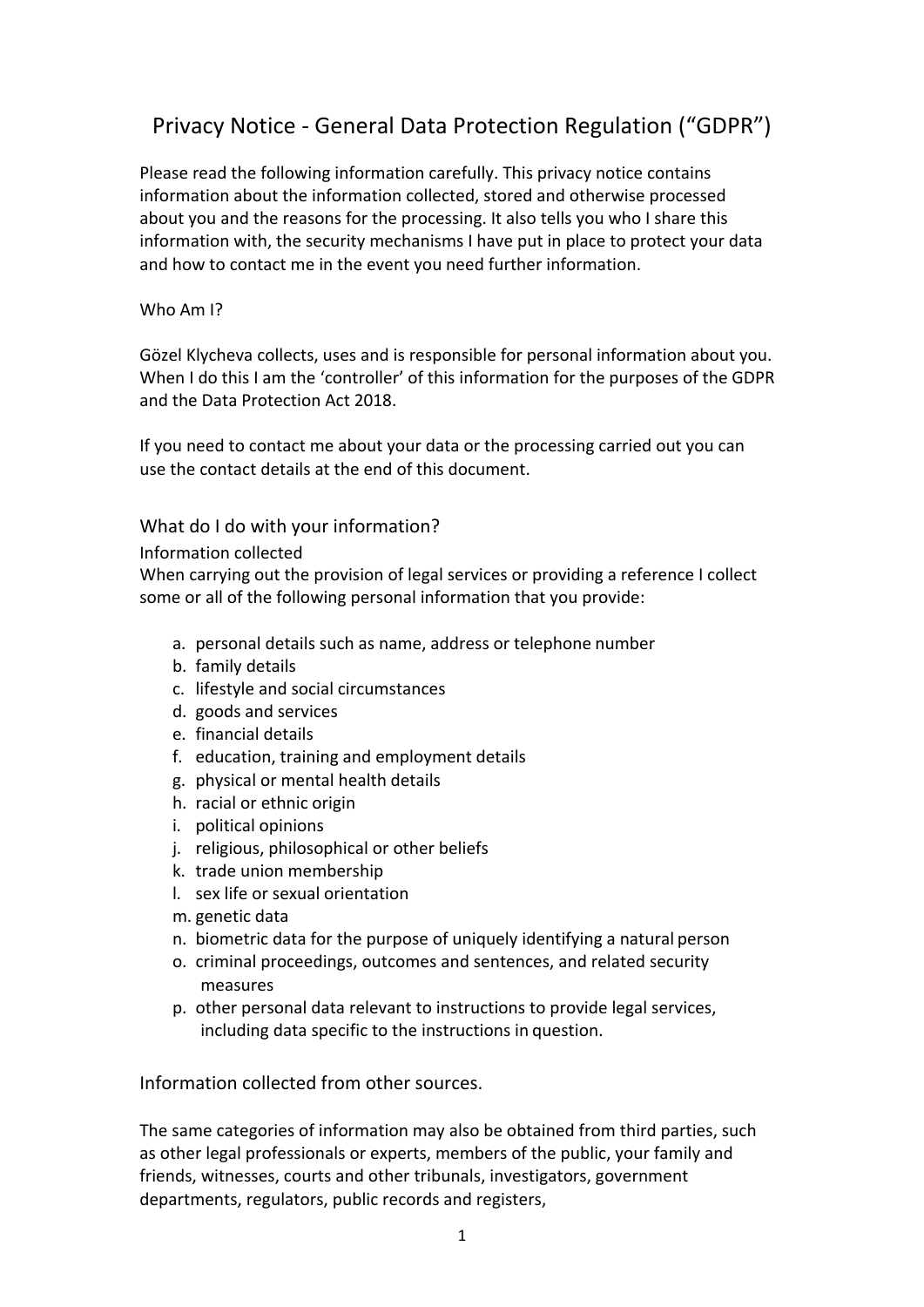How I use your personal information: Purposes

I may use your personal information for the following purposes:

- i. to provide legal services to my clients, including the provision of legal advice and representation in courts, tribunals, arbitrations, and mediations
- <span id="page-1-0"></span>ii. to keep accounting records and carry out office administration
- iii. to take or defend legal or regulatory proceedings or to exercise a lien
- <span id="page-1-1"></span>iv. to respond to potential complaints or make complaints
- v. to check for potential conflicts of interest in relation to future potentialcases
- <span id="page-1-2"></span>vi. to promote and market my services
- vii. to carry out anti-money laundering and terrorist financing checks
- <span id="page-1-3"></span>viii. to train other barristers and when providing work-shadowing opportunities
- <span id="page-1-4"></span>ix. to respond to requests for references
- x. when procuring goods and services
- xi. to publish legal judgments and decisions of courts and tribunals
- xii. as required or permitted by law.

Whether information has to be provided by you, and why

If I have been instructed by you or on your behalf on a case or if you have asked for a reference, your personal information has to be provided, to enable me to provide you with advice or representation or the reference, and to enable me to comply with my professional obligations, and to keep accounting records.

The legal basis for processing your personal information

I rely on the following as the lawful bases on which I collect and use your personal information:

- **If you have consented to the processing of your personal information, then I** may process your information for the Purposes set out above to the extent to which you have consented to me doing so.
- **If you are a client, processing is necessary for the performance of a contract for** legal services or in order to take steps at your request prior to entering into a contract.
- **IFED 12** In relation to information which is in categories [\(g\)](#page-0-0) to [\(o\)](#page-0-1) above (these being categories which are considered to include particularly sensitive information and which include information about criminal convictions or proceedings) I rely on your consent for any processing for the purposes set out in purposes [\(ii\)](#page-1-0), [\(iv\)](#page-1-1), [\(vi\)](#page-1-2), [\(viii\)](#page-1-3) and [\(ix\)](#page-1-4) above. I need your consent to carry out processing of this data for these purposes. However, if you do not consent to processing for purposes [\(iv\)](#page-1-1) and [\(ix\)](#page-1-4) (responding to potential complaints and providing a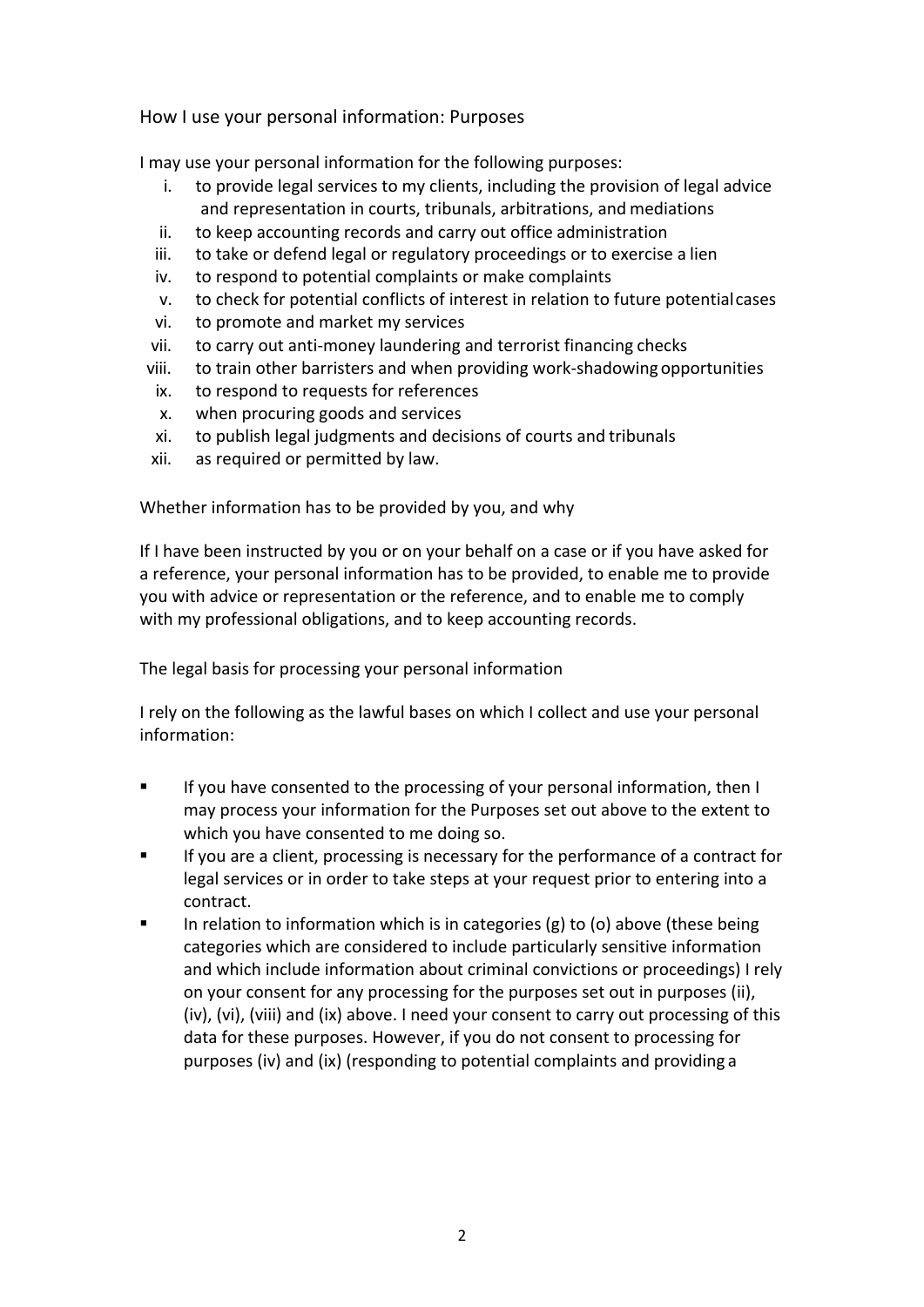reference) I will be unable to take your case or to provide a reference. This is because I need to be able to retain all the material about your case until there is no prospect of a complaint and to provide an informed and complete reference.

- In relation to information in categories  $(g)$  to [\(o\)](#page-0-1) above (these being categories which are considered to be particularly sensitive information and include information about criminal convictions or proceedings), I am entitled by law to process the information where the processing is necessary for legal proceedings, legal advice, or otherwise for establishing, exercising or defending legal rights.
- In relation to information which is not in categories [\(g\)](#page-0-0) to [\(o\)](#page-0-1) above, I rely on my legitimate interest and/or the legitimate interests of a third party in carrying out the processing for the Purposes set out above.
- In certain circumstances processing may be necessary in order that I can comply with a legal obligation to which I am subject (including carrying out anti-money laundering or terrorist financing checks).
- The processing is necessary to publish judgments or other decisions of courts or tribunals.

Who will I share your personal information with?

If you are a client, some of the information you provide will be protected by legal professional privilege unless and until the information becomes public in the course of any proceedings or otherwise. As a barrister I have an obligation to keep your information confidential, except where it otherwise becomes public or is disclosed as part of the case or proceedings.

It may be necessary to share your information with the following:

- data processors, such as my Chambers staff, IT support staff, email providers, data storage providers
- other legal professionals
- experts and other witnesses
- prosecution authorities
- courts and tribunals
- $\blacksquare$  the staff in my chambers
- **trainee barristers**
- lay clients
- family and associates of the person whose personal information I am processing
- **I** in the event of complaints, the Head of Chambers, other members of Chambers who deal with complaints, the Bar Standards Board, and the Legal Ombudsman
- other regulatory authorities
- **EXECUTE:** current, past or prospective employers
- **education and examining bodies**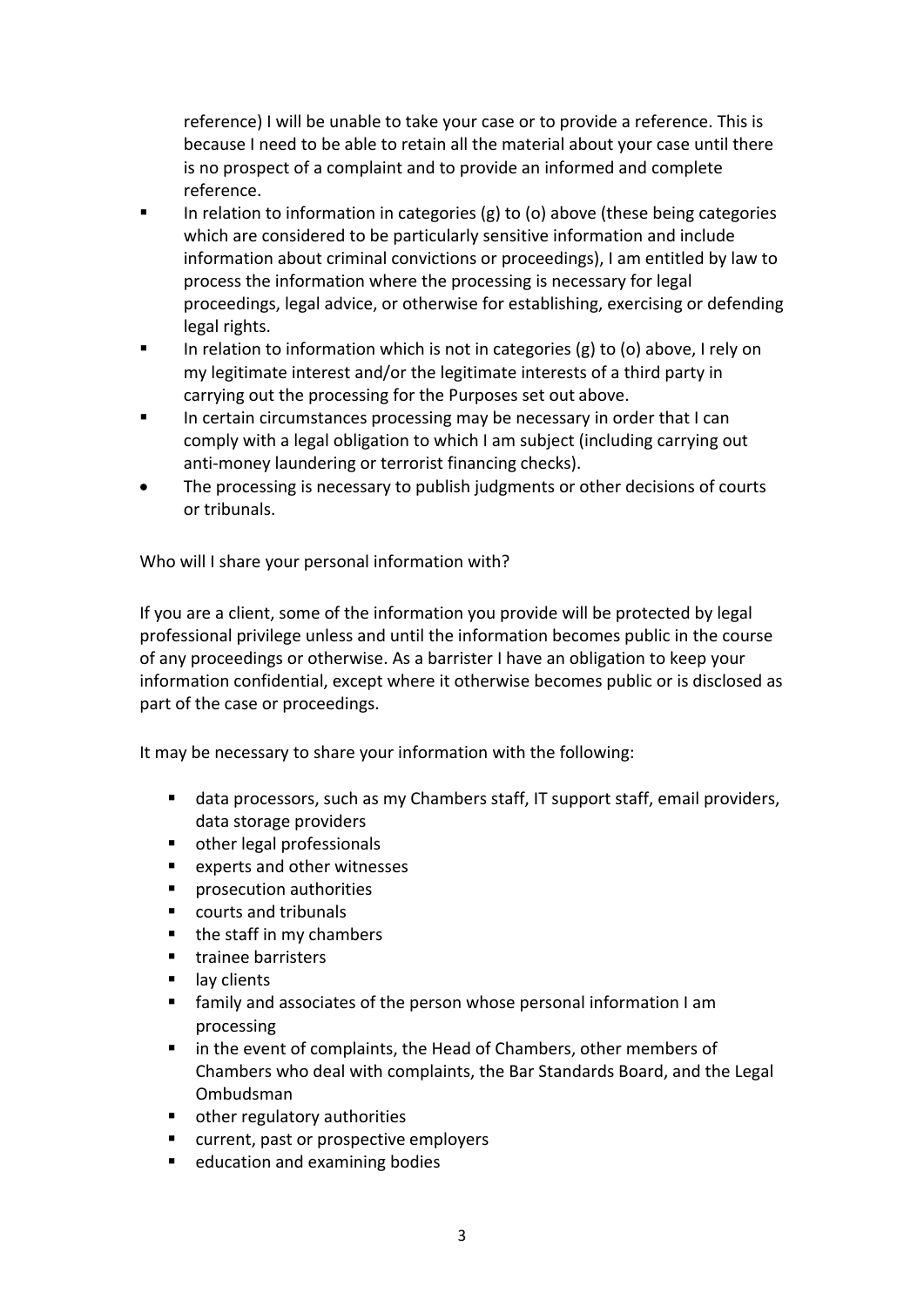- business associates, professional advisers and trade bodies, e.g. the Bar Council
- **the intended recipient, where you have asked me to provide a reference.**
- the general public in relation to the publication of legal judgments and decisions of courts and tribunals.

I may be required to provide your information to regulators, such as the Bar Standards Board, the Financial Conduct Authority or the Information Commissioner's Office. In the case of the Information Commissioner's Office, there is a risk that your information may lawfully be disclosed by them for the purpose of any other civil or criminal proceedings, without my consent or yours, which includes privileged information.

I may also be required to disclose your information to the police or intelligence services, where required or permitted by law.

## Sources of information

The personal information I obtain may include information which has been obtained from:

- other legal professionals
- experts and other witnesses
- **P** prosecution authorities
- courts and tribunals
- trainee barristers
- **I** lay clients
- family and associates of the person whose personal information I am processing
- in the event of complaints, the Head of Chambers, other members of Chambers who deal with complaints, the Bar Standards Board, and the Legal Ombudsman
- other regulatory authorities
- **E** current, past or prospective employers
- education and examining bodies
- business associates, professional advisers and trade bodies, e.g. the Bar Council
- the intended recipient, where you have asked me to provide a reference.
- the general public in relation to the publication of legal judgments and decisions of courts and tribunals
- data processors, such as my Chambers staff, IT support staff, email providers, data storage providers
- public sources, such as the press, public registers and law reports.

Transfer of your information outside the European Economic Area (EEA)

This privacy notice is of general application and as such it is not possible to state whether it will be necessary to transfer your information out of the EEA in any particular case or for a reference. However, if you reside outside the EEA or your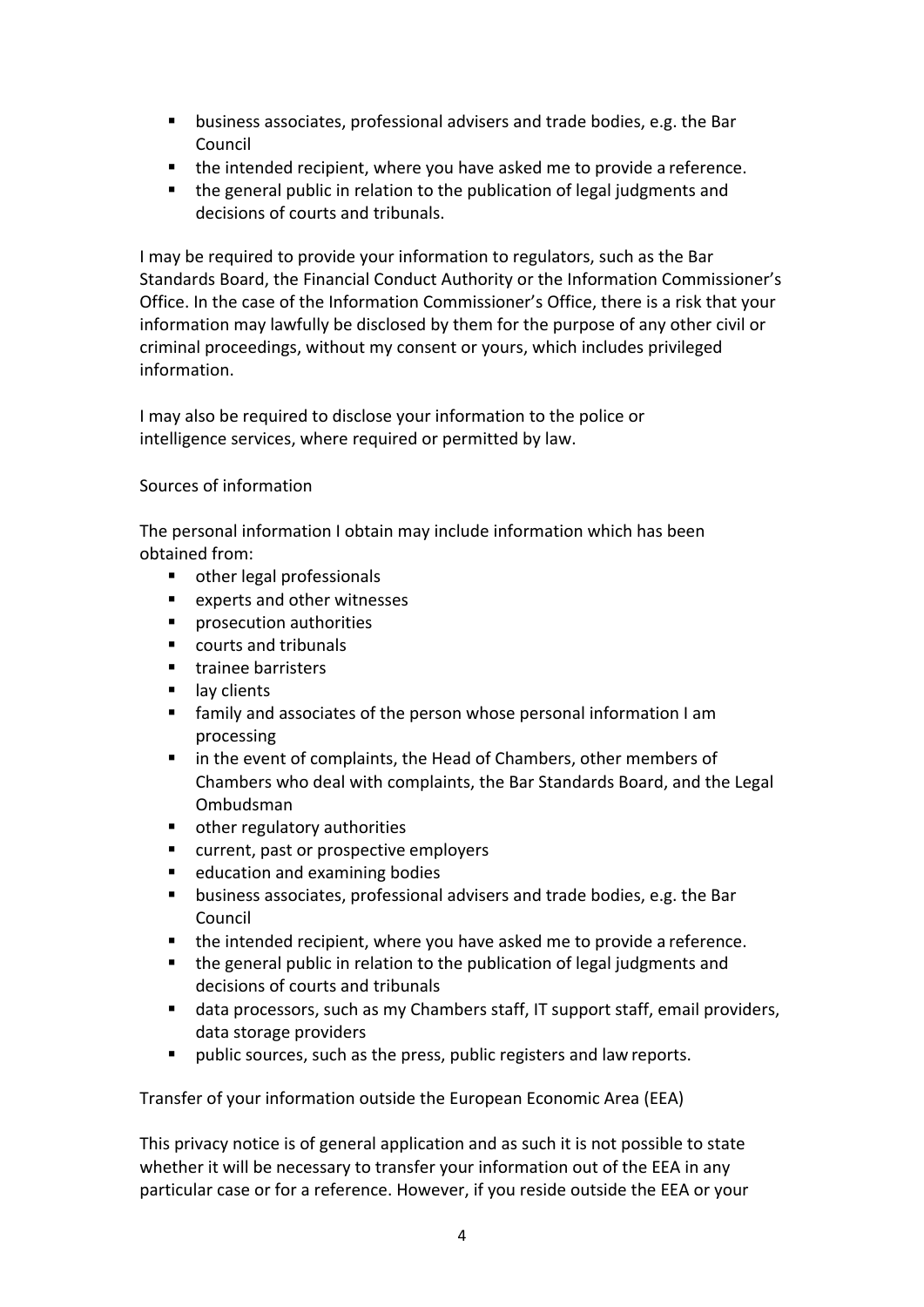case or the role for which you require a reference involves persons or organisations or courts and tribunals outside the EEA then it may be necessary to transfer some of your data to that country outside of the EEA for that purpose. If you are in a country outside the EEA or if the instructions you provide come from outside the EEA then it is inevitable that information will be transferred to those countries. If this applies to you and you wish additional precautions to be taken in respect of your information please indicate this when providing initial instructions.

Some countries and organisations outside the EEA have been assessed by the European Commission and their data protection laws and procedures found to show adequate protection. The list can be found [here.](https://ec.europa.eu/info/law/law-topic/data-protection/data-transfers-outside-eu/adequacy-protection-personal-data-non-eu-countries_en#dataprotectionincountriesoutsidetheeu) Most do not. If your information has to be transferred outside the EEA, then it may not have the same protections and you may not have the same rights as you would within the EEA.

I may transfer your personal information to the following which are located outside the European Economic Area (EEA):

- cloud data storage services based in the USA who have agreed to complywith the EU-U.S. Privacy Shield, in order to enable me to store your data and/or backup copies of your data so that I may access your data when they need to. The USA does not have the same data protection laws as the EU but the EU-U.S. Privacy Shield has been recognised by the European Commission as providing adequate protection. To obtain further details of that protection see https://ec.europa.eu/info/law/law-topic/data-protection/data-transfersoutside-eu/eu-us-privacy-shield\_en.
- cloud data storage services based in Switzerland, in order to enable me to store your data and/or backup copies of your data so that I may access your data when I need to. Switzerland does not have the same data protection laws as the EU but has been recognised by the European Commission as providing adequate protection; see https://ec.europa.eu/info/law/law-topic/dataprotection/data-transfers-outside-eu/adequacy-protection-personal-data-noneu-countries\_en.

If I decide to publish a judgment or other decision of a Court or Tribunal containing your information then this will be published to the world.

I will not otherwise transfer personal information outside the EEA except as necessary for providing legal services or for any legal proceedings.

If you would like any further information please use the contact details at the end of this document*.*

How long will I store your personal data?

Different retention periods apply based on the type of proceedings you are involved in. To find out the retention periods and other information which may be useful to you please see:

[https://www.gov.uk/government/publications/record-retention-and](https://www.gov.uk/government/publications/record-retention-and-disposition-schedules)[disposition-](https://www.gov.uk/government/publications/record-retention-and-disposition-schedules) [schedules](https://www.gov.uk/government/publications/record-retention-and-disposition-schedules)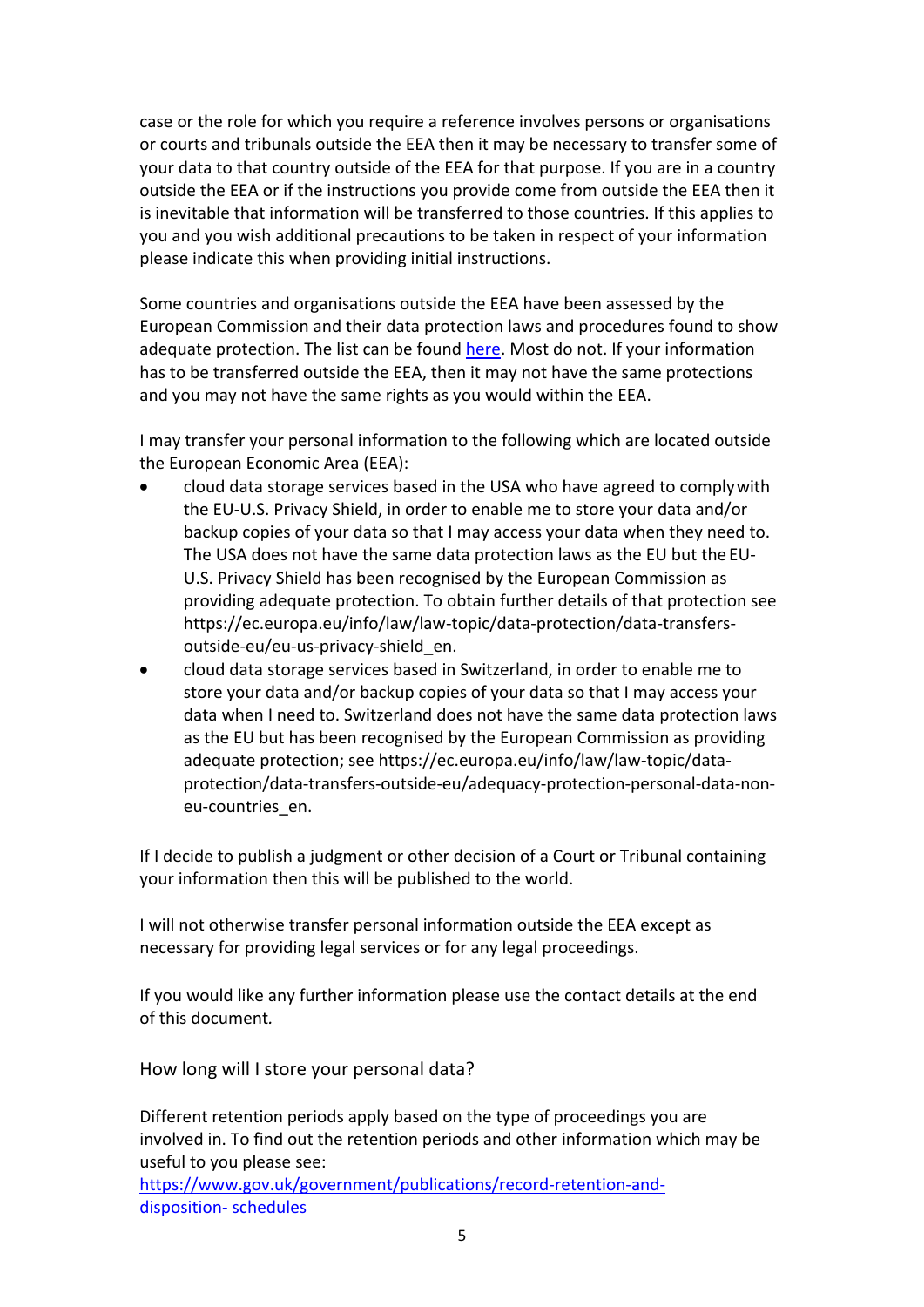## Consent

As explained above, I am relying on your explicit consent to process your information in categories [\(g\)](#page-0-0) to [\(o\)](#page-0-1) above. You provided this consent when you agreed that  $I$ would provide legal services/you asked me to provide a reference.

You have the right to withdraw this consent at any time, but this will not affect the lawfulness of any processing activity I have carried out prior to you withdrawing your consent. However, where I also rely on other bases for processing your information, you may not be able to prevent processing of your data. For example, if you have asked me to work for you and I have spent time on your case, you may owe me money which I will be entitled to claim.

If there is an issue with the processing of your information, please contact my clerks using the contact details below.

## Your Rights

Under the GDPR, you have a number of rights that you can exercise in certain circumstances. These are free of charge. In summary, you may have the right to:

- Ask for access to your personal information and other supplementary information;
- Ask for correction of mistakes in your data or to complete missing information I hold on you;
- Ask for your personal information to be erased, in certain circumstances;
- Receive a copy of the personal information you have provided to me or have this information sent to a third party. This will be provided to you or the third party in a structured, commonly used and machine readable format, e.g. a Word file;
- Object at any time to processing of your personal information fordirect marketing;
- Object in certain other situations to the continued processing ofyour personal information;
- Restrict my processing of your personal information in certain circumstances;
- Request not to be the subject to automated decision-making which produces legal effects that concern you or affects you in a significant way.

If you want more information about your rights under the GDPR please see the Guidance from the Information Commissioners Office on [Individual's rights under](http://ico.org.uk/for-organisations/guide-to-the-general-data-protection-regulation-gdpr/individual-rights/)  [the](http://ico.org.uk/for-organisations/guide-to-the-general-data-protection-regulation-gdpr/individual-rights/) [GDPR.](http://ico.org.uk/for-organisations/guide-to-the-general-data-protection-regulation-gdpr/individual-rights/)

If you want to exercise any of these rights, please:

- Use the contact details at the end of this document;
- I may need to ask you to provide other information so that you can be identified;
- **Please provide a contact address so that you can be contacted to request**